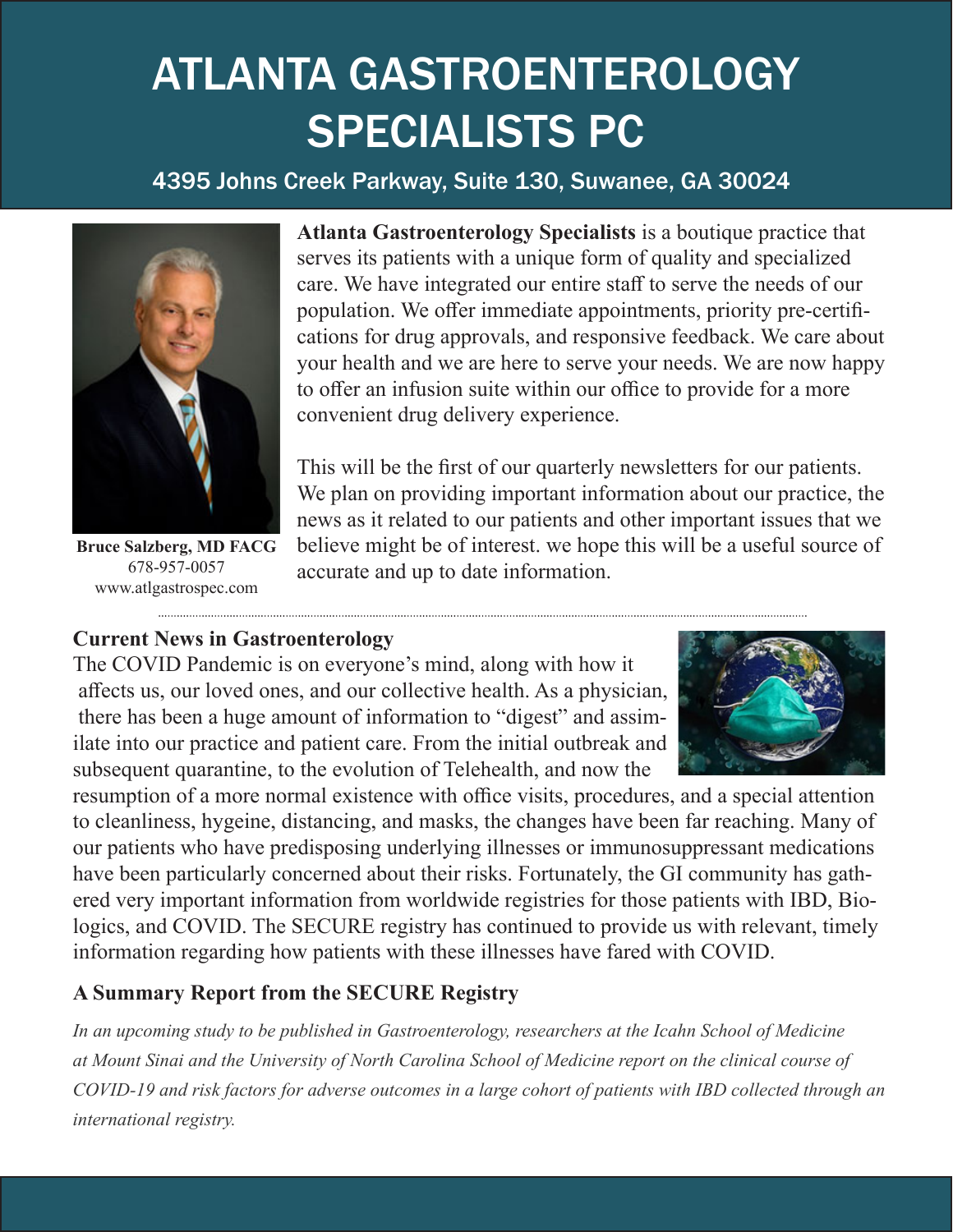*When the Covid epidemic started to unfold around the country, the researchers collaborated to form an international registry of patients who have Inflammatory Bowel Disease (IBD) and COVID-19. The registry, Surveillance Epidemiology of Coronavirus Under Research Exclusion for Inflammatory Bowel Disease (SECURE-IBD), to date includes 528 patients from 33 countries.* 

*We established the registry to better characterize the clinical course of COVID-19 within the IBD patient population and evaluate the association between demographics, clinical characteristics, and IBD treatments on COVID-19 outcomes."*

*The researchers conclude that increasing age, comorbidities, and corticosteroids are associated with severe COVID-19 among IBD patients, although a causal relationship cannot be definitively established.*

# **Meet Our New Staff at AGS! We are So Proud!**



#### **Caitlyn, Patient Care Coordinator**

I am an Army veteran, a former Delta flight attendant, and am currently enjoying my time caring for patients as a Medical Assistant. In my spare time I like to paint, make jewelry, and dabble in woodworking.

#### **Natalie, Patient Care Coordinator**

I am currently a student at Georgia State working on obtaining a bachelors in biology. I'm passionate about helping others, especially those in need, and look forward to continuing to make a difference through taking care of patients at AGS as well as volunteering ouside of work in the community.



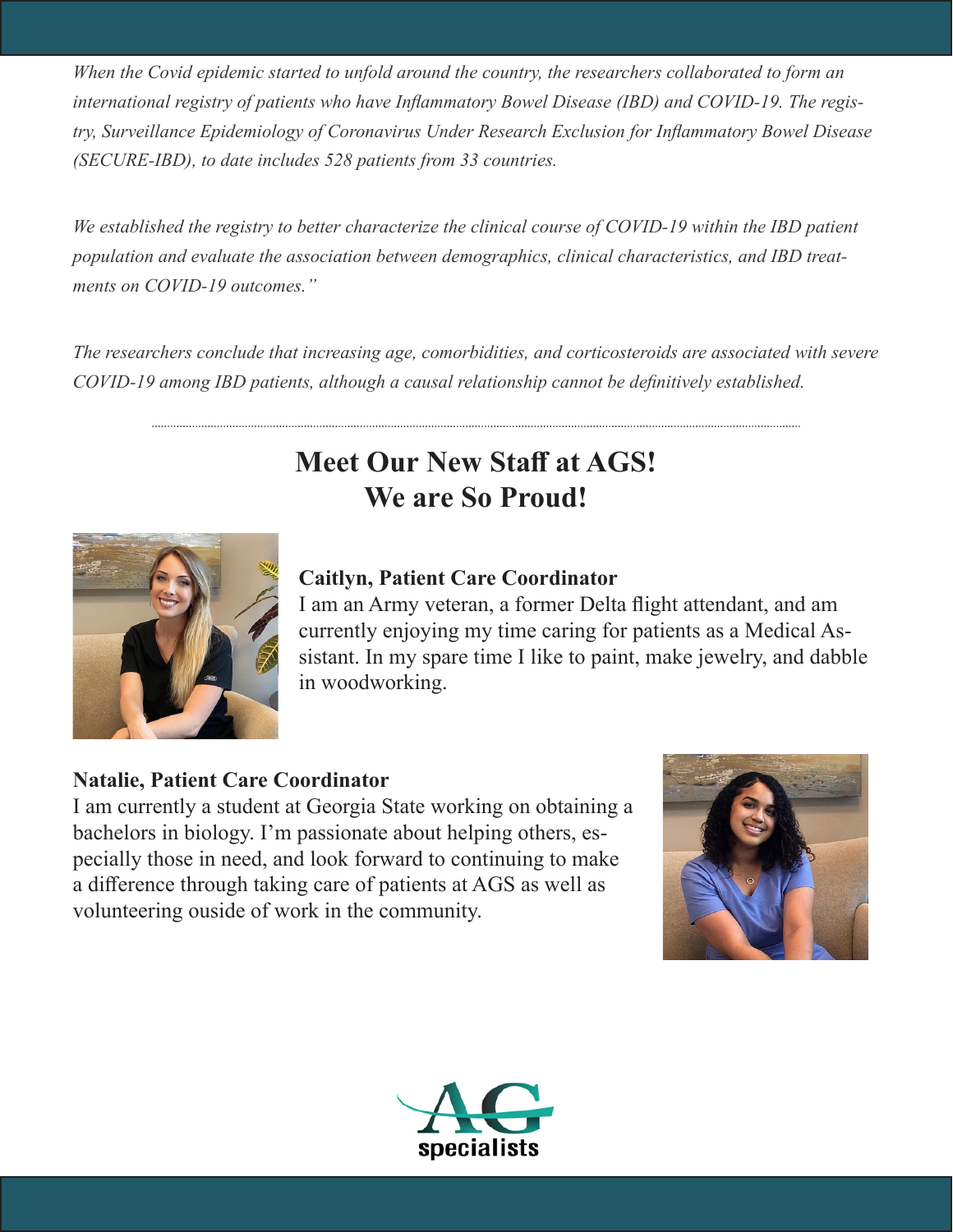

# **Carolyn, Research Coordinator**

Involved with clinical trials, I have a BS in chemistry with a concentration in biochem. I was a former research chemist and am an aspiring medical provider. I enjoy my free time and hope to become a physician.

# **China, Research Coordinator**

I have 13 years of experience in performing clinical trials. I enjoy spending time with my family and friends, as well as nonprofit volunteering.





#### **Jessica, Practice Administrator**

I was born and raised in New York City and have a background in Business and Human Resources Management, with plans to pursue my MBA in the near future. I have over nine years experience working in the clinical and administrative setting, and still our patients and my team are the best parts of my job. On my time off I enjoy spending time with my family and traveling to new places.

# **At Atlanta Gastroenterology Specialists, we want to provide you with excellent care.**

We have the following:

- Same day appointment by teleheath and minimal wait for in office appointments.
- No voicemails. Someone will answer the phone.
- We accept all insurances.
- Dedicated staff who will take their time with you.
- No extenders. Physician care only.
- Advanced treatment with our Research Division for IBD patients.
- In office Infusion Suite for convened IV medication administration.